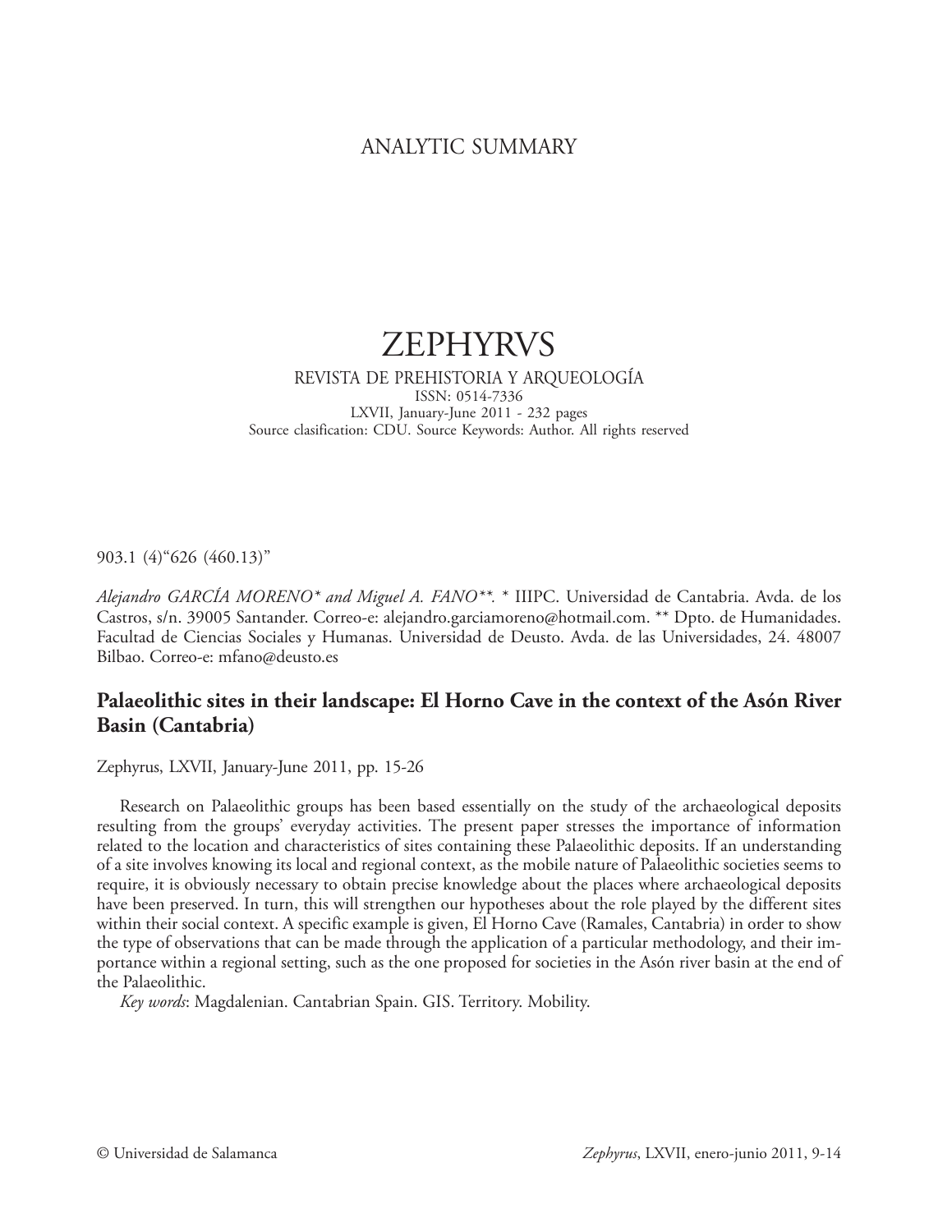903.01(903.01(460.31)"632" 946.012 "632"

*Didac ROMÁN MONROIG and Valentín VILLAVERDE.* Departament de Prehistòria i Arqueologia. Universitat de València. Av/ Blasco Ibáñez, 28. 46010 València. Correo-e: didac.roman@uv.es; valentin.villaverde@uv.es

# **The Mediterranean Upper Magdalenian harpoons. Typological and chronological valuation from the new pieces of Cova de les Cendres (Teulada-Moraira, Valencian Country)**

Zephyrus, LXVII, January-June 2011, pp. 27-43

Latest excavations in the Cova de les Cendres have recovered a serie of ten new harpoons, representing a total of 19 issues. This is one of the largest collections of the Mediterranean peninsula. Because we have a small number of harpoons in this area, the date obtained in Cova de les Cendres are of high importance for the characterization of the features of the Mediterranean Upper Magdalenian harpoons. It also presents a series of new absolute dates obtained for the level XI which show that the major occupation in the Upper Magdalenian was during the last third of the fourteenth millennium BP. With the available data (twelve sites that have provided 45 pieces) the Mediterranean Upper Magdalenian harpoon is characterized by a very different morphology, both in number of teeth as in their features, without a clear typological evolution.

*Key words*: Harpoons. Bone and antler industry. Upper Magdalenian. Mediterranean Iberian coast.

903.1"626":159 572"626"

*Antonio BENÍTEZ BURRACO\* and Víctor M. LONGA\*\*.* \* Universidad de Huelva. Departamento de Filología Española y sus Didácticas. Campus de El Carmen. 21071 Huelva. Correo-e: antonio.benitez@dfesp.uhu.es. \*\* Universidad de Santiago de Compostela. Departamento de Literatura Española, Teoría de la Literatura y Lingüística General. Campus Norte. Avda. Castelao, s/n. 15782 Santiago de Compostela. Correo-e: victormanuel.longa@usc.es

## **The role of fossil DNA in Paleoanthropology:** *FOXP2***, Neanderthals, and language**

Zephyrus, LXVII, January-June 2011, pp. 45-68

Fossil DNA analysis may become an important source of evidence in Paleoanthropology, in the sense that it may throw light on the inconclusiveness of more traditional evidence that discipline is concerned with (fossil reconstructions, etc.). However, caution is in order: if paleogenetic evidence is not rightly understood, inferences brought to the fore from it could be as ambiguous as the more traditional body of evidence. Our paper makes the point that prudence is required when trying to draw inferences about behavior or cognition from the fossil DNA analysis. We illustrate such a point by discussing the recent discovery of the modern *FOPX2* gene version in Neanderthals. Many paleoanthropologists have taken that discovery to be the definitive proof of the existence of complex language in that species. We will aim at showing that the aforementioned inference cannot be automatically established: it is based on a simplistic and reductionist view, which assumes, among many other aspects, that genes are simple causal agents, and that a direct link does exist between genes and characters.

*Key words*: Fossil DNA analysis. *FOXP2*. Language. Neanderthals. Form-function problem.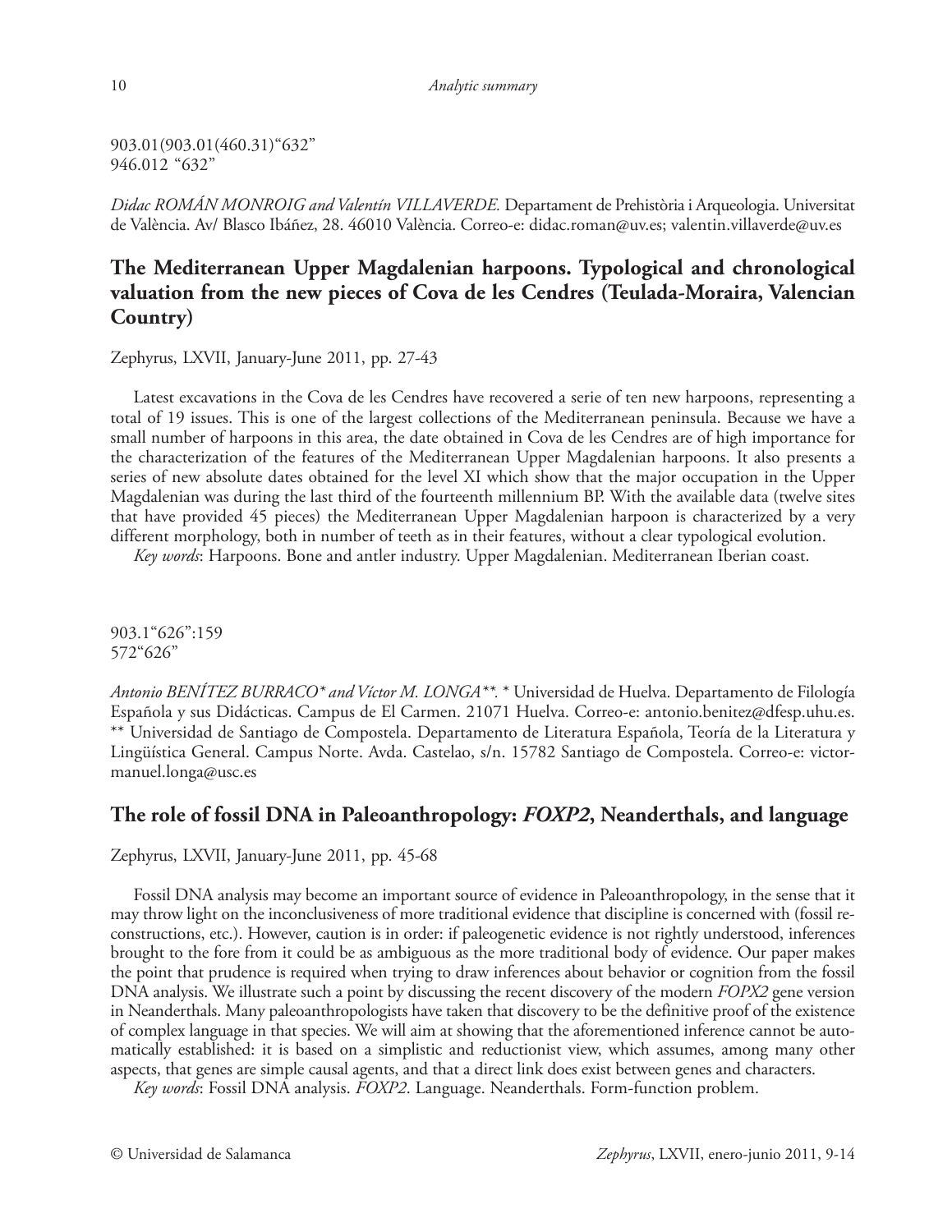#### 903.1 "632"

*José YRAVEDRA SAINZ DE LOS TERREROS\* and ALBERTO GÓMEZ CASTANEDO\*\*.* \* Departamento de Prehistoria. Universidad Complutense de Madrid. C/ Prof. Aranguren, s/n. 28040 Madrid. Correo-e: joyravedra@hotmail.com. \*\* Departamento de Ciencias Históricas. Universidad de Cantabria. Edificio Interfacultativo. Avd. de los Castros, s/n. 39005 Santander. Correo-e: agathocules@hotmail.com

# **Analysis of the taphonomic processes of Morín Cave. The first results of a necessary study**

Zephyrus, LXVII, January-June 2011, pp. 69-90

Morín Cave is an important site used as a referential model in many works in regards to the Upper and Middle Paleolithic in the north of Spain. We offer in this report the study of a great part of its faunal record. We show that the water was an important element in its formation. The hidraulic action has influenced too on skeletal parts bias that appears in some levels. The carnivores, as show their tooth marks, would be important in the bone accumulation as well. Finally, we report that both cut and percussion marks in bones of many taxons belonging from different levels point out that the human being was the main responsible in the ungulates accumulation of Morín Cave.

*Key words*: Mousterian. Upper Palaeolithic. Continuity. Taphonomy.

930.27 "634"

*Philippe HAMEAU\* and Albert PAINAUD\*\*.* \* LASMIC. Université de Nice-Sophia Antipolis (France). Correo-e: hameau@unice.fr. \*\* Museo de Huesca (España). Correo-e: albpainaud@yahoo.es

## **Gesture and form in the Neolithic graphic expression**

Zephyrus, LXVII, January-June 2011, pp. 91-110

The parietal painted sign keeps on the memory of gesture that produces it. It is one of the distinctive features of this particular artefact. However, it is not possible to reconstruct this gesture if we do not give the context of the sign, if we do not present the numerous physical and cultural parameters which are in charge of their production. About schematic paintings of Neolithic age, we must take the union of criterions into account such as the parietal and site topography, the cultural constraints that appoint the location of figures and the ritual practices originally the graphical expression. The painter perceives, adapts and behaves according to this spatial and social environment. We refer here to several strategies: the attention for the parietal microtopography in accordance with the signs to draw, the respect of some criterions that specify the choice of the site like the hygrophily of places and the rubefaction of rock walls, the need to paint at the limits of the accessibility of site and wall, the use of drawing-tools for increase the capacities of the body. The efficiency of the gesture consists in realizing a sign bearing a meaning because in harmony with the features of its support.

*Key words*: Gesture. Form. Paintings. Southern France. Neolithic age.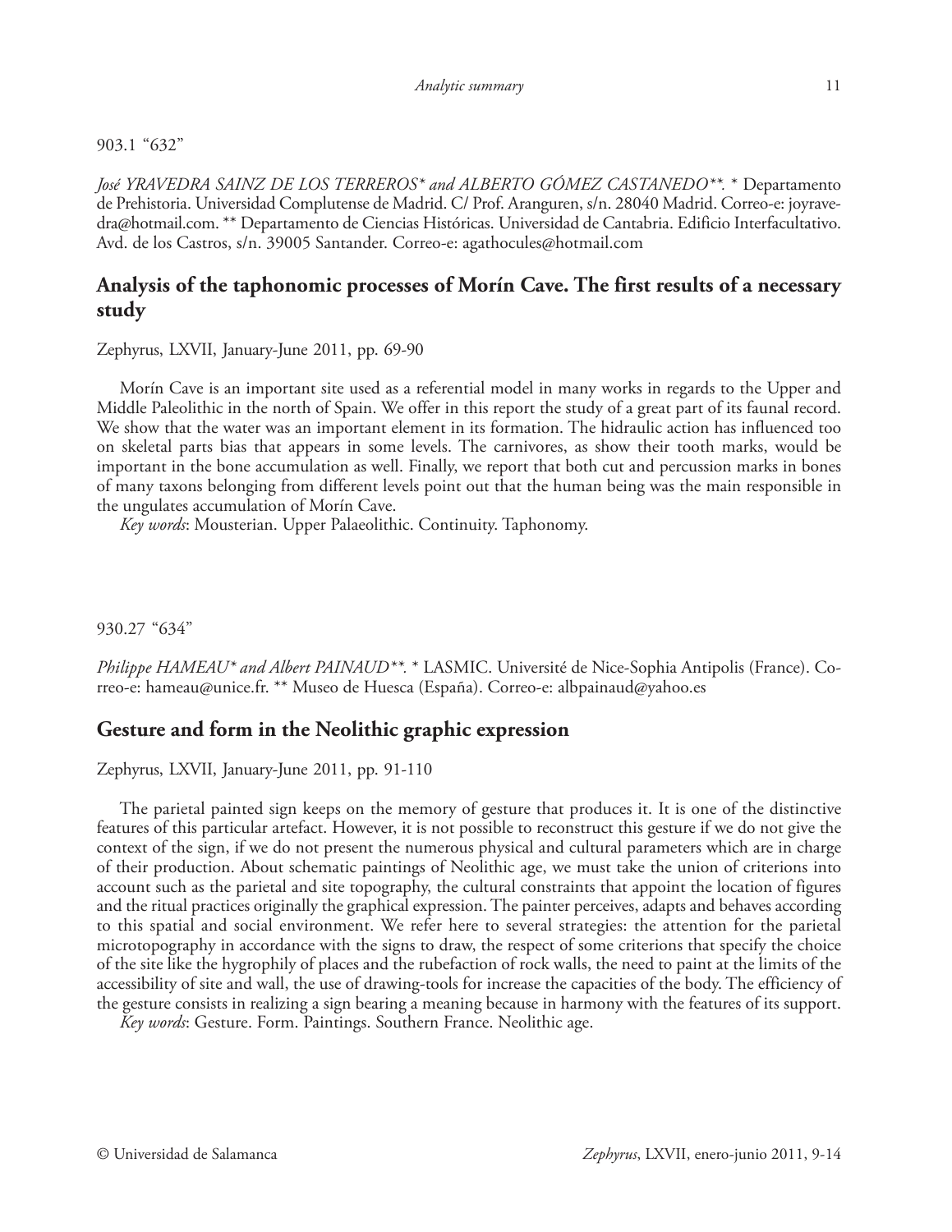902.01 (460.11) "638"

*Lino GORGOSO LÓPEZ\*, Ramón FÁBREGAS VALCARCE\* and Ángel ACUÑA PIÑEIRO\*\*.* \* G.E.P.N. Dpto. de Historia I. Universidade de Santiago de Compostela. \*\* Arqueólogo.

# **Deconstructing Mesa de Montes (Cangas do Morrazo, Pontevedra). An Archaeohistorical approach to a Chalcolithic height settlement**

Zephyrus, LXVII, January-June 2011, pp. 111-128

In this paper we endeavour to study for the first time an assemblage of prehistoric materials from the only systematic archaeological digging done in such a well known and controversial site, which allegedly has a complex chronocultural sequence. Through the review of the partial references published to this day and the study of the materials at our disposal, we shall put forward a new interpretation of Mesa de Montes, setting it in the wider context of the Copper Age in Northwest Iberia.

*Key words*: Northwest Iberia. Mesa de Montes. Height settlement. Chalcolithic. Bronze Age. Physical environment. Penha Pottery.

903.4 (460.33) "632"

*María Soledad GARCÍA MARTÍNEZ\*, Antonio Javier MEDINA RUIZ\*\* and Diego GALLEGO CAMBRO-NERO\*\*\*.* \* CNRS-Muséum National d'Histoire Naturelle, UMR 7209 "Archéozoologie, archéobotanique". Bâtiment d'Anatomie comparée, CP 56, 55 rue Buffon. F-75005 París (Francia). Correo-e: garcia@mnhn.fr. \*\* Centro de Estudios Prehistóricos y de Arte rupestre. Dirección General de Bellas Artes y Bienes culturales. Plaza Fontes, s/n. 30001 Murcia. Correo-e: javimedin@arquired.es. \*\*\* Departamento de Zoología y Antropología Física. Universidad de Murcia. Campus de Espinardo. 30100 Murcia. Correo-e: dgallego@um.es

# **Firewood and timber in the Argaric site of Barranco de la Viuda (Lorca, Murcia)**

Zephyrus, LXVII, January-June 2011, pp. 129-143

This paper presents the analysis of wood charcoals associated to combustion structures and building materials from the Argaric site of Barranco de la Viuda. The results suggest that wood fuel was collected in nearby pine forest, noting especially *Pinus halepensis*, together with *Rosmarinus officinalis*, *Olea europaea*, *Pistacia lentiscus* and Monocotyledoneae. Opportunistic exploitation prevailed on all types of firing activities. *Pinus halepensis* was also the most commonly wood used as timber. Remarkable is the limited use of the riparian vegetation on firing and building activities.

*Key words*: Firewood. Timber. Charcoal analysis. Archaeobotany. Bronze Age. South-Eastern Iberian Peninsula.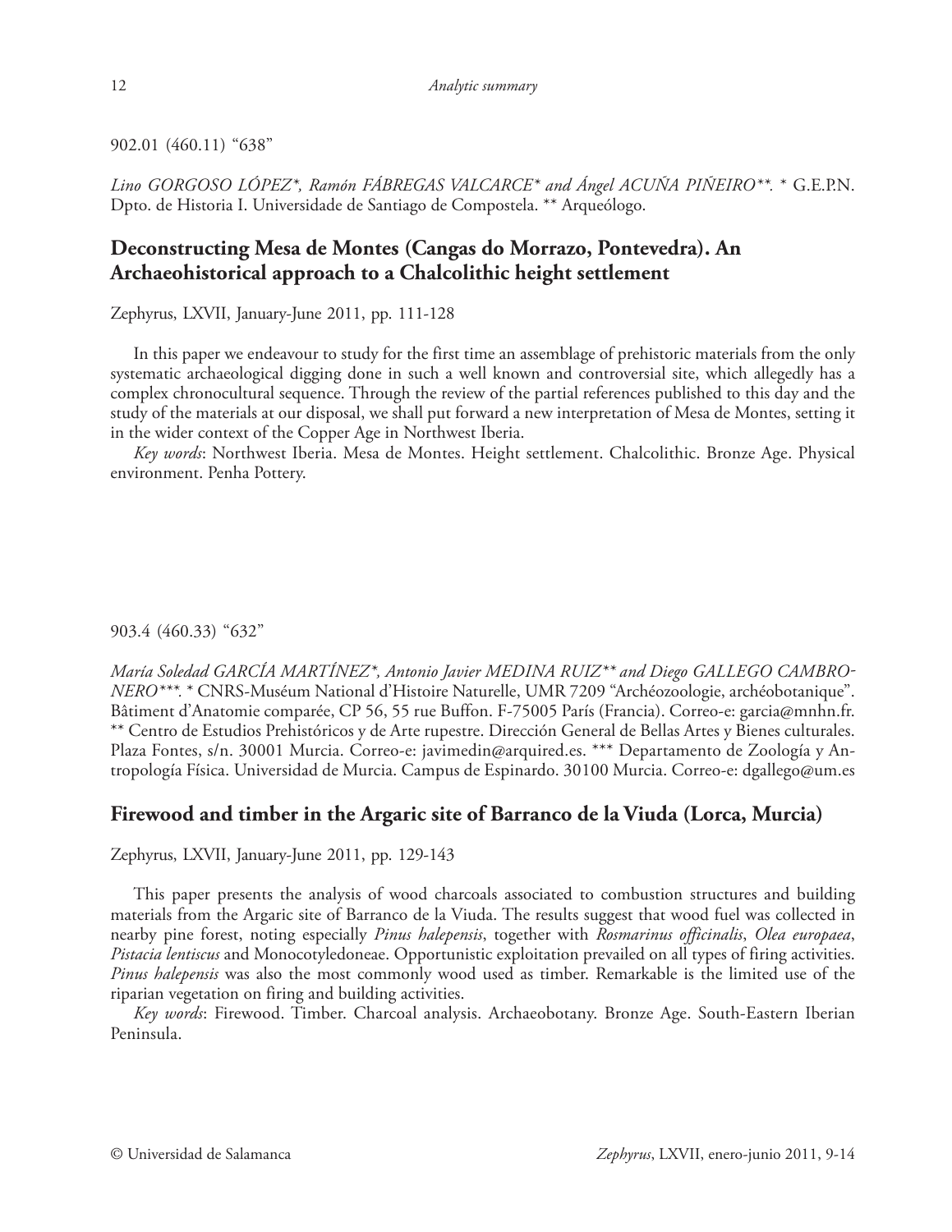639.3.07 (460.35) "638" 903.5 (460.35) "638"

*D. BERNAL CASASOLA\*, C. ALONSO VILLALOBOS\*\* and F. J. GRACIA PRIETO\*\*\**. \* Universidad de Cádiz. Departamento de Historia, Geografía y Filosofía. Área de Arqueología. Correo-e: dario.bernal@uca.es. \*\* Junta de Andalucía. Instituto Andaluz del Patrimonio Histórico. Centro de Arqueología Subacuática. Correo-e: carlos.alonso@ono.com. \*\*\* Universidad de Cádiz. Departamento de Ciencias de la Tierra. Correo-e: javier.gracia@uca.es

# **Fish farming in** *Baetica.* **The** *piscina* **of the halieutic site at Trafalgar Cape (Cádiz)**

Zephyrus, LXVII, January-June 2011, pp. 145-160

The present paper presents a structure of Roman date, cut into bedrock, and possibly used for fish farming purposes. So far, this sort of evidence, which is well attested in Italian *villae maritimae* dating to the Late Republic and the Early Empire, had only been found in the Iberian Peninsula in the southern Tarraconense (coast of Alicante). The above mentioned structure is, therefore, the first of its kind found in the *Baetica*. Interpretation must combine archaeological evidence for Roman fish farming in Andalusia (*ostrearum vivaria* at *Traducta*, current Algeciras) and geoarchaeological features; the structure is located in the intertidal zone and enjoys fresh water supply from the nearby halieutic site of Trafalgar Cape (Barbate, Cádiz). This paper aims at the re-interpretation of this coastal site, previously interpreted as a salted products factory, or *cetaria*, but the topographical and architectural features of which (vats with inner steps, cisterns, terraced structures, etc.) are rather suggestive of a *villa maritima* or a complex centre for the exploitation of marine resources.

*Key words*: Roman fish-farming. Early Empire. *Baetica*. Marine resources exploitation. Fish-processing plants.

903.3(460...)"638"

*Macarena BUSTAMANTE ÁLVAREZ.* Instituto de Arqueología de Mérida. CSIC. Correo-e: macarena. bustamante@uca.es

## **The "emeritense" thin walled pottery production**

Zephyrus, LXVII, January-June 2011, pp. 161-170

In this paper we present new considerations about the "emeritenses" thin walled pottery above all its start date traditionally established in the reign of Emperor Tiberius. To reach the new chronological proposal we use two elements: the contexts of consumption and new production sites documented in the capital of Lusitania.

*Key words*: Thin walled pottery. *Augusta Emerita*. Chronology.